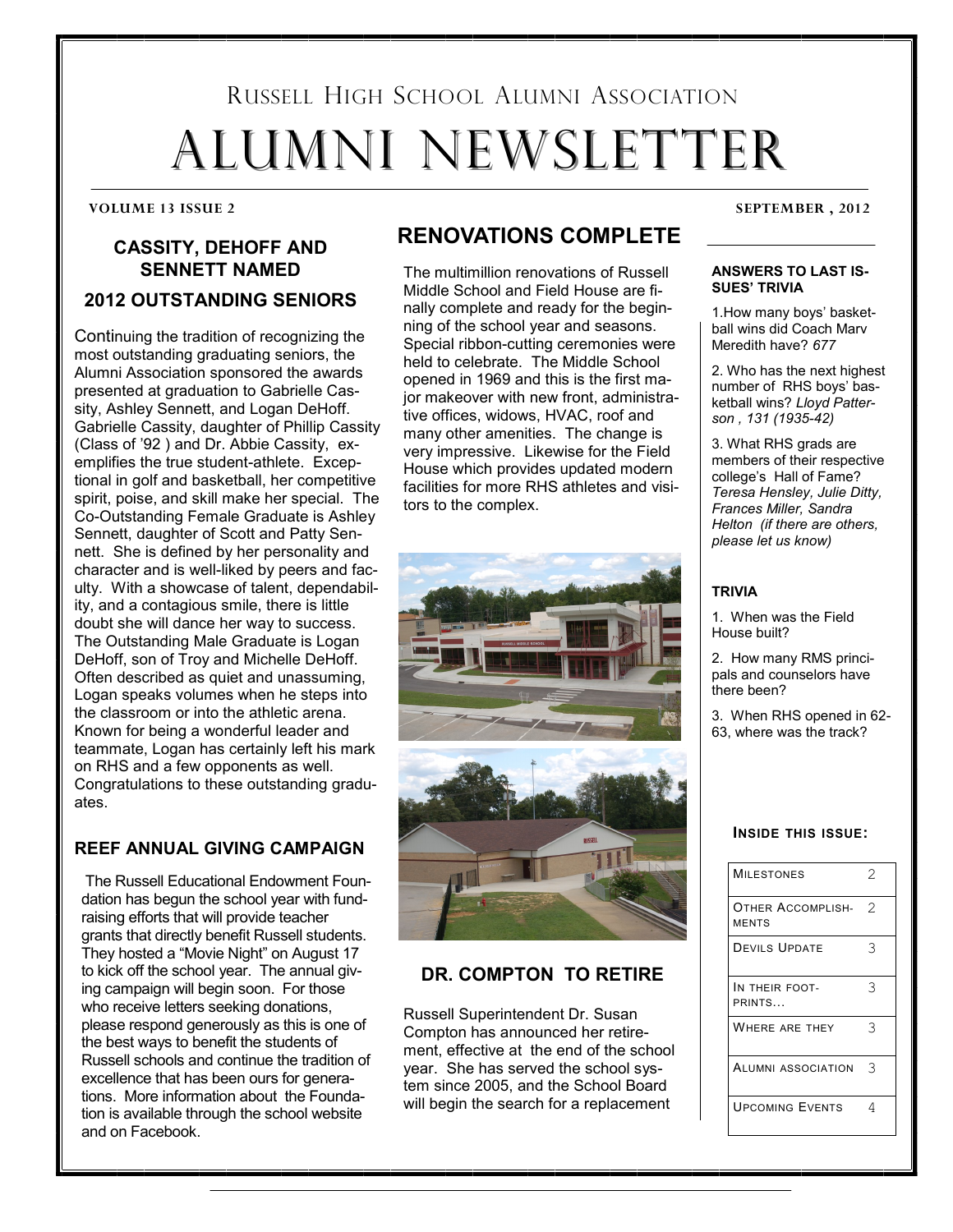# **MILESTONES**

### **Deaths**

Gloria McGlone 4/21/12 Ron Irwin 3/14/12 Jason Pennington ('94) 3/25/12

Vivian Russell 3/27/12

Vera Virgin 3/27/12

Richard Chapman 4/3/12

Dana Johnson ('41) 4/9/12

Robert Andre ('80) 4/22/12

John Millis, Jr ('52) 4/27/12

Terri Inskeep Sammons ('80) 4/28/12

Glenda Stevens Atkins ('50) 4/30/12

David Heavner ('77) 5/24/12

Ernest Goble ('95) 5/24/12

Rhonda Miller Helms 5/30/12

Mark Williams 6/2/12

Dennis Payne 6/6/12

Harold "Bebob" Ratliff 6/25/12

Brandon Bailey ('02) 7/9/12

Frances Carol Haney Gilliam ('59) 8/3/12

# **Weddings**

Shawn Burgbacher ('00)/Carla Blanchard 10/14/12

Nick Edwards ('04)/Kristina Kuhl 5/18/12

Julie Bennett /Chris Gullett 6/16/12

Seth Thompson ('95)/Bess Reneau 7/28/12

Nicki Galloway /Justin Beek 7/26/12

Mike Kazee ('95)/Nikki Fulks 8/9/12

# PAGE 2 ALUMNI NEWSLETTER

#### **Retirements**

Brenda Fields

Linda Booth

Belinda Mantle

Rose Hensley

Jean Kersey

### **Anniversaries**

60th-Bob and Barbara Stephens Caniff 5/14/12

50th-Mike and Bonnie Stickler Estep 5/26/12

# **Other**

Class of '52 made a donation to the Alumni Association in memory of classmate John **Millis** 

> **At Russell High School, Tradition Never Graduates**

# **OTHER ACCOMPLISHMENTS**

**David Ridenour ('86)** has his CD "Crackpot Therapy" available for purchase at cdbaby.com

**Dr. Nicole Jones Pennington ('91)** was named Outstanding Professor in Regional Higher Education for 2011-2012 and earned a Doctor of Nursing degree from Chatham University

**Jon VanHoose ('08)** was selected to participate in NABC Division II All Star Game on 3/28. He finished the season 3rd in the nation in 3pt FG/ Gm. The senior led NKU in minutes played and averaged 12.2 points and 2.4 rebounds per game

**Kelsey Simpson ('09)** averaged 4.3 points and 2.7 rebounds per game for a 21-7 NKU team.

**Brandon Boyd ('11)** pitched in 12 games for Shawnee State and had a record of 2-1 and an ERA of 3.46.

**Mandi Hayes Spencer ('98)** has her book Growing Up and Other Disasters available for preorder from Amazon

**Dr. James Rice ( '98)**, orthopedic and spine surgeon, is now at Kings Daughters Medical Center

**Eric ('98) and Amy Coleman ('02) Robinette**  have opened a new establishment Yoasis that specializes in frozen yogurt

**Julie Ditty ('97)** will be inducted into the KHSAA Hall of Fame on April 13, 2013 at the Lexington Civic Center

Three were accepted into the U of L School of Medicine for the coming year and all three are RHS graduates: **Katie Ferry, Daniel Fioret, and Ryan Thompson**

**John Potter ('96)** was co-chair of the Cincinnati Bar Association's Mock Trial Committee this spring.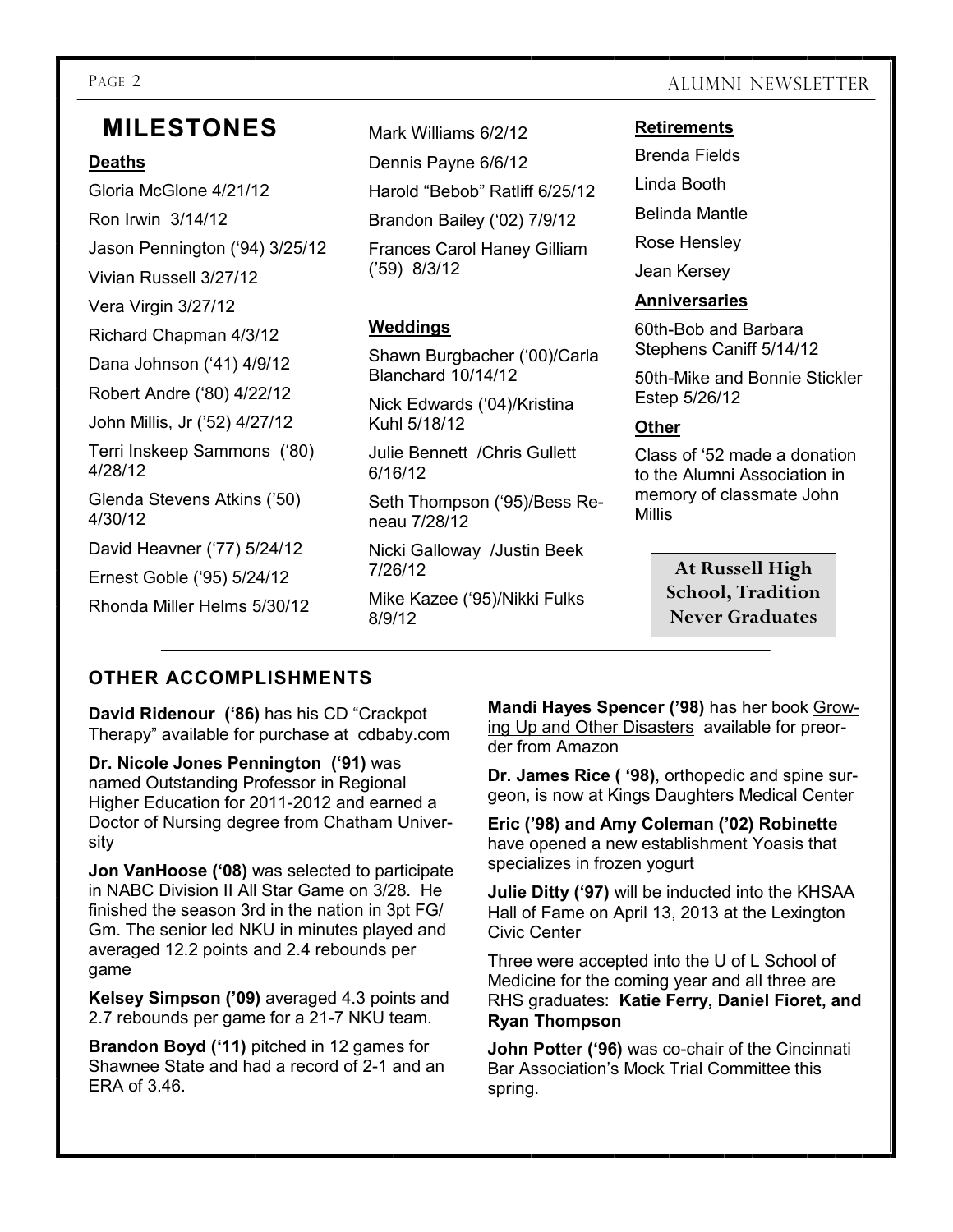#### VOLUME 12 ISSUE 2 PAGE 3

# **DEVIL ACCOLADES**

Dance Devils are the national champions again! Following a regional championship at Westerville, Ohio, the Dance Team dominated the national competition at Fort Worth, Texas by winning 13 titles. Shelby Edge will continue her dance team talents with the University of South Florida next year on the varsity squad that performs at football and men's basketball games as well as competes nationally. Leslie Fannin made the UK White Dance squad and will perform at home football and women's basketball games.

The boys tennis team had an outstanding season and repeated as

regional champions. They advanced to the Final Four in Lexington. Miles Mussetter was awarded the National Guard Best and Brightest Award at the state tournament and Taylor Nguyen was named to the All-State team.

The baseball team was district runner-up and semi-finalist in the region. The softball team won the district but lost in the first round of the region.

Both Girls and Boys Track teams finished fifth in the regional tournament against tough competition.

# **AWESOME ACADEMIC TEAMS**

The mental mighties of Devil Nation once again continued the winning tradition. Russell Middle School used a 2nd place in Quick Recall to finish 3rd at the state Governors Cup Competition. The team from RHS finished 5th in the tough competition. Both teams dominated the district and regional tournaments. The Science Olympiad teams continue to amaze. Both teams won the state competition at WKU and qualified for the national tournament at University of Central Florida. RMS finished 30th out of 60 teams and RHS was 42 out of 60.

#### **ALUMNI ASSOCIA-TION OFFICERS**

PRES MARY ROBINSON V-P HARRIET JONES SEC BILL VALLANCE TREAS BETTY VALLANCE BOARD OF DIRECTORS: NINETTE AMIS, LIZ CRE-MEANS, CAROLYN FANNIN, ROCKY LANE, PHYLLIS MCCOY, ANNA CHAFFIN, JACK FANNIN NON-ALUMNI REP JOHN JONES

#### *SENIOR DISCOUNT*

*Anyone age 65 or older can enjoy a lifetime membership in the alumni association for only \$25*

# **IN THEIR FOOTPRINTS…..**

The renovations of Russell Middle School bring memories of the school's first principal, **Fred Billups**. Mr. Billups was talented in many areas as he worked at NASA and other places before entering the education field and administration in the Russell schools. He and his sister-in-law, Eliza McKnight, had a major leadership impact during Russell school's greatest growth period. The first "Upper Elementary" yearbook in 1970 saluted

him and simply stated: "His interest in school activities both scholastic and extra-curricular goes beyond his obligation as an administrator." He started the new school with a sense



of family, pride, innovation, and a spirit that has continued to this day,

This feature highlights Russell teachers and staff that have special places in our memories. Short written essays can be submitted by mail or e-mail for this feature. Please consider remembering those special educators from our past.

# **ALUMNI SPOTLIGHT—WHERE ARE THEY NOW**

**Dr. Britt Christmas** was an easy prediction for success when he was elected president of the 1992 class at RHS. His leadership and academic skills have continued on through college ( University of Virginia) and medical school (University of Louisville) as he received many accolades and awards on that journey. He currently is Clinical Assistant Professor of Surgery at University of North Carolina at Chapel Hill and Assistant Professor of Surgery at Carolina Medical Center. To date he has authored or co-

authored 6 book chapters, 30 peerreviewed journal publications, 89 presented abstracts, and 6 video presentations. His goal is to become not only a local, but also a national leader in the field of trauma and acute care surgery and an advocate for the betterment of patient care. Britt's class held their 20th reunion August 31-Sept. 1.